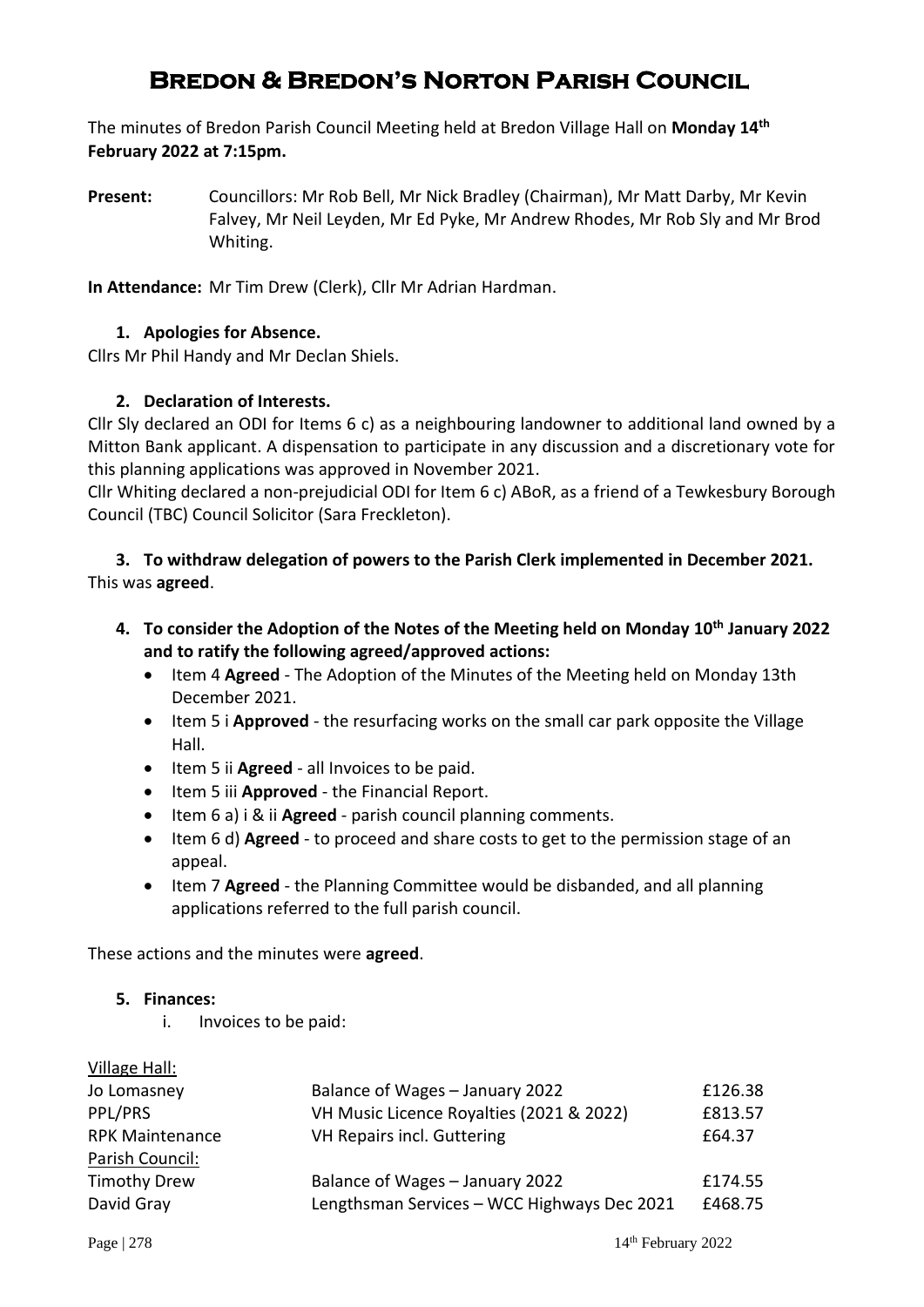| David Gray                | Lengthsman Services - WCC Highways Jan 2022 | £450.00  |
|---------------------------|---------------------------------------------|----------|
| David Gray                | Lengthsman Services - Parish Jan 2022       | £55.48   |
| Cox & Hodgetts Solicitors | Title Deed Storage Fee 2021                 | £30.00   |
| Kevin Falvey              | Harris fencing, Batteries & Coat Hooks      | £186.00  |
| Ashchurch Rural PC        | Share of Judicial Review Legal Fees         | £8558.00 |
| Railton TPC Ltd           | Transport Objection Report (Mitton Bank)    | £2205.58 |
| Greenworks                | Mowing of Churches in 2021                  | £1536.00 |
| Greenworks                | Play Area - Replacement Bollards            | £2022.00 |

All payments above were **agreed**.

ii. To approve the Financial Report.

The January 2022 bank statements and cash book were **approved**.

#### **6. Planning:**

a) For Approval:

i. 21/02992/CU The Milk Barn, Rectory Lane, Bredon's Hardwick, GL20 7ED *Change of use from garage and workshop to 2no home offices and conversion of first floor storage area to guest accommodation.*

# **No objection, subject to the Conservation Officer's suggested amendments.**

ii. W/22/00260/HP 22 The Dell, Bredon, GL20 7QP *Rear extensions for the replacement of existing rear raised decking area with new garden room.*

#### **No objection.**

The parish council's comments above were **agreed.**

- b) Appeal:
	- i. 21/02574/HP 57 Queensmead, Bredon, GL20 7NF
	- ii. 21/02711/HP Apple Court, Old Mansion Drive, Bredon, GL20 7JZ
	- iii. 21/02909/HP Windermere, Cheltenham Road, Kinsham, GL20 8HP
- c) Other Planning Matters.

Cllr Bradley highlighted the 5 comments from Wychavon's Katherine Smith, included in the Rebuttal commissioned by Robert Hitchins, which are open to challenge.

A letter has been sent to National Highways requesting that the grave issues raised in Railton's report be reconsidered given the reliance placed on the contents of Pell Frischmann's Technical Note and concluding that Railton 's report makes "no material difference" to the impact of the Mitton Bank planning application. The Technical Note contains fundamental flaws, both in content and process, and has influenced Wychavon to assume the same. It was **agreed** to forward the letter (to National Highways) to both Harriett Baldwin MP and Laurence Robertson MP requesting their involvement and assistance in mitigate the potential harms and transport impacts to both Bredon Parish and the surrounding area.

With Mitton Bank applications 18/00771/OUT and 20/00008/OUT likely to be referred to Wychavon Planning Committee in March, various aspects of the parish council's submission were discussed with Cllr Hardman. When the March planning agenda is published, it was **agreed** to request an increase of presentation time from 3minutes to 10 minutes. It was also **agreed** a working group, comprising Cllrs Bradley, Darby and Sly; would be formed to consider approach, draft responses for approval and seek professional opinions from Richard Buxton Solicitors. Both Ashchurch Rural and Northway Parish Councils have decided to move forward with the Court of Appeal to challenge the Judge's Ashchurch Bridge over Railway (ABoR) Judicial Review decision.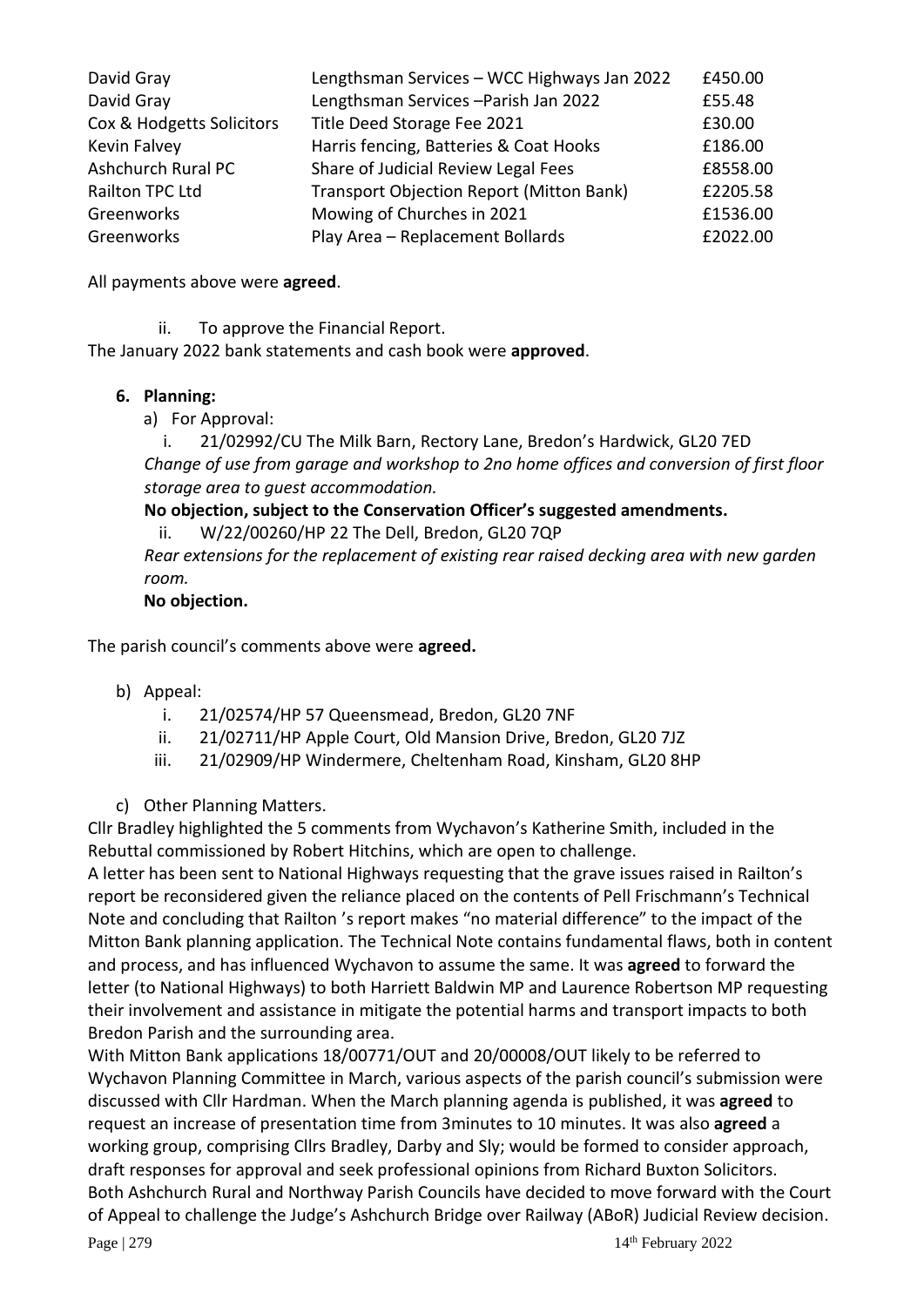It was **agreed** to pay one third of the legal costs (i.e., £1923) plus any additional minor expenditure. Cllr Whiting left the room for this item.

# **7. Planning/Exhibition Presentation to the Parish.**

Cllr Sly has prepared a draft presentation to provide information and perspective, to the residents of Bredon and beyond, of the big picture of all the area's planning proposals. These are landowner/developer-led, in unsustainable and highly questionable locations and could lead to ecological disaster, and a vastly reduced quality of life for current and future residents. This will be discussed by the working group in 6 c) above and include input from third parties including other parish councils and organisations.

# **8. Richard Coghlan Memorial Service.**

Cllr Darby had advised there would be a Summer Memorial Service for Richard Coghlan in Belmont Abbey, Hereford. There is no update at present relating to attendees. Cllr Falvey will liaise with Mark Farey (family).

# **9. Election or Co-Option of Councillor for Bredon's Norton.**

The Clerk explained the process which entails the vacancy being advertised by Wychavon Electoral Services. An election will be held to fill the vacancy if a request for an election is made in writing to the Returning Officer by ten Bredon's Norton electors. Otherwise, the vacancy will be filled by cooption. It was **agreed** to proceed.

# **10. Representative for the Bredon Hill Conservation Group (BHCG).**

A representative to replace Richard Coghlan needs to be appointed. This was deferred to the March meeting.

## **11. Update on Village Hall Lighting Improvements.**

Cllr Leyden is still awaiting a revised quotation for the Chandler Room. It was agreed the Village Hall Lobby lighting can be placed with MT Electrical at a cost of £456 including VAT.

# **12. Bus Shelters.**

Cllr Pyke has received two quotations for the Kinsham Bus Shelter Roof and made reasonable endeavours to get a third. It was **agreed** to award the works to LCM but request that painting is included in the cost of £2100 + VAT.

Cllr Falvey is still awaiting quotations for the repair to the floor screed of the Westmancote Bus Shelter.

# **13. Rental Charge for Sports Clubs for 2021-22.**

Due to the Covid-19 uncertainty, rents were deferred, and invoices were not issued in April 2021 as normal practice. It was **agreed** to now invoice the Clubs the same rents for 2021-22 as 2020-21 Rent reviews would be carried forward pending the outcome of the lease reviews/renegotiations.

## **14. Queen's Platinum Jubilee.**

This was deferred to March, but these items would be considered in the interim. Bunting (provided by Quilters), a Village Hall Flagpole, Tree Planting (e.g., Brasenose replacement), Mugs for School Children, a Family Fun Day and Street Parties. Cllr Pyke will liaise with Bredon Community Play and Recreation (BCPR).

## **15. Correspondence, Progress Reports and Updates for Information.**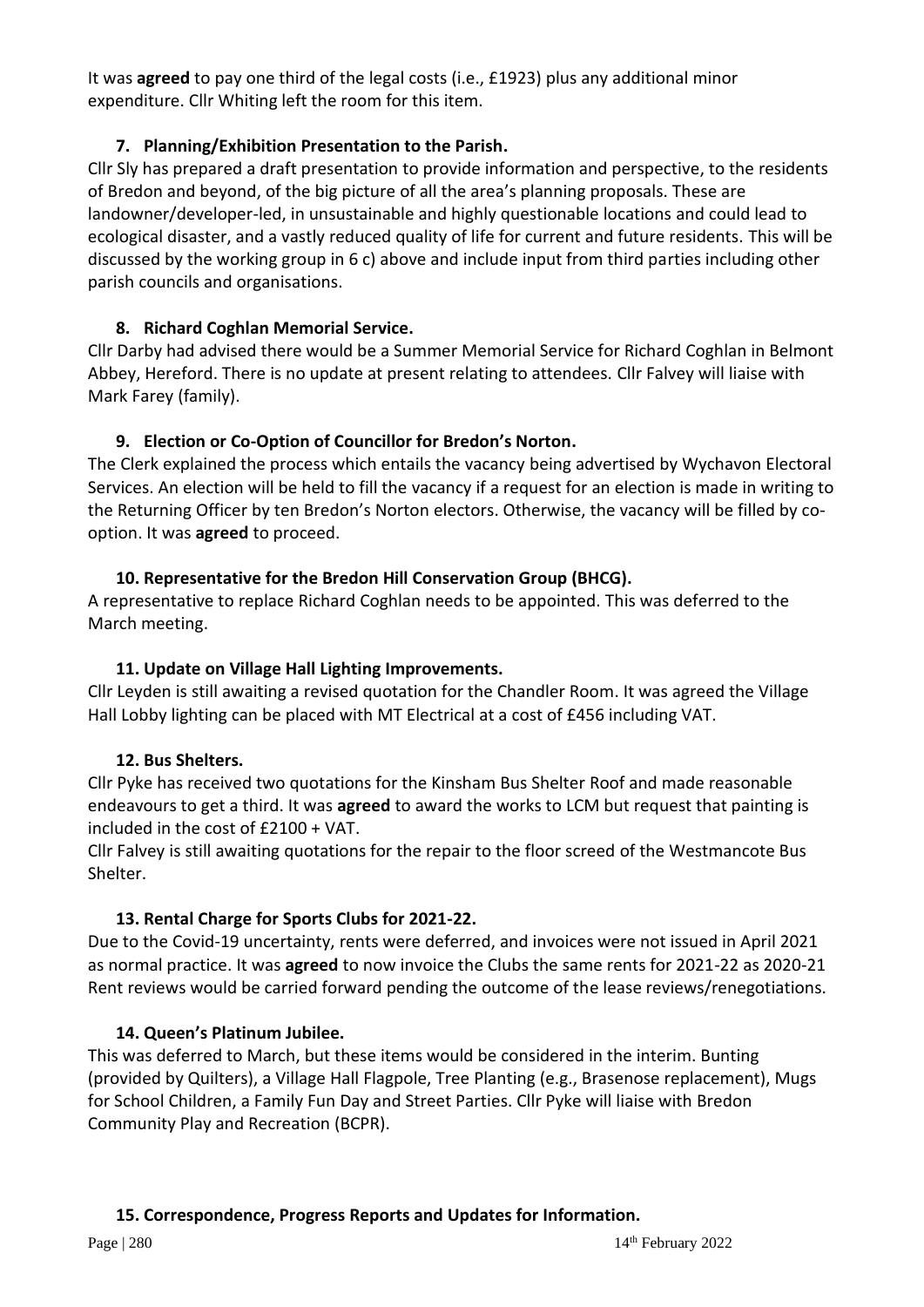The Clerk provided the following update:

- Information relating to a proposed future planning application for Westmancote Nurseries.
- A letter of support from Kemerton Parish Council relating to the Judicial Review.
- An update from the Planning Enforcement Officer indicating the owner of the Fox and Hounds has employed the services of a planning agent to submit an application.
- The January 2022 SWDP Review Newsletter.
- An Omicron Hospitality and Leisure Grant for Bredon Village Hall for £2,667 has been received.
- The current Greenworks contract for grass cutting at Bredon Churches allows for total expenditure of between £800 and £1,000 per annum.
- Wychavon have replied to Mr JF Jones letter relating to Land Drainage in Westmancote. Cllrs Handman and Rhodes will discuss.
- Cllr Falvey provided a Village Hall Roof Repair Quote from LCM for £940 plus VAT. It was **agreed** to proceed.
- Clerk to enquire if Wychavon will upgrade the Rubbish Bin (larger & with lid) in Cheltenham Road.
- The Local Government Boundary Commission proposals for Wychavon have been issued. Clerk to send letter commenting on Bredon Ward revision.
- The Spar Shop is now closed for a Refit with a planned reopening on Monday  $7<sup>th</sup>$  March 2022.
- The Right of Way Issue at Kinsham has now been resolved. Access is available on the definitive line through the garden at Corner Cottage and there's also an additional permissive route which has been provided with the permission of the landowner.
- Wychavon Council Tax has been frozen for 2022-23.

## **16. Progress Reports and Updates for Information:**

a) County and District Councillor:

- There have been Covid-19 outbreaks in Social Care Centres which has increased patient load on Worcestershire Acute Hospitals.
- Cheltenham and Tewkesbury have high Covid-19 case rates.
- The County Council Tax increase will be 3.9%, of which 3% is for social care.
- Work on the Queensmead footpaths has commenced.
- Worcestershire will move from a 3 tier to 2 tier education system, i.e., primary and secondary.
- Interested parties have been invited by Wychavon to a Multi-Agency Meeting to discuss anti-social behaviour in the north of the parish.
- b) Police Report:
	- No report on defibrillators.
	- Speeding on the B4080 has been monitored and offenders received a warning and offered Community Speed Watch training.
	- There has been Fly-tipping in the wooded area at the North-East of the Playing Field. The 5-bar gate has now been padlocked.
	- Teenage Boys have been causing problems for users at the Village Hall. Offenders have been identified and their parents notified.

Working Groups:

- c) Transport & Organisations:
	- The new Village Hall Website is now operational.
	- Hallmaster invoicing software is being tested prior to implementation.
	- A proposal for the 4 x parish council Laptops is pending.